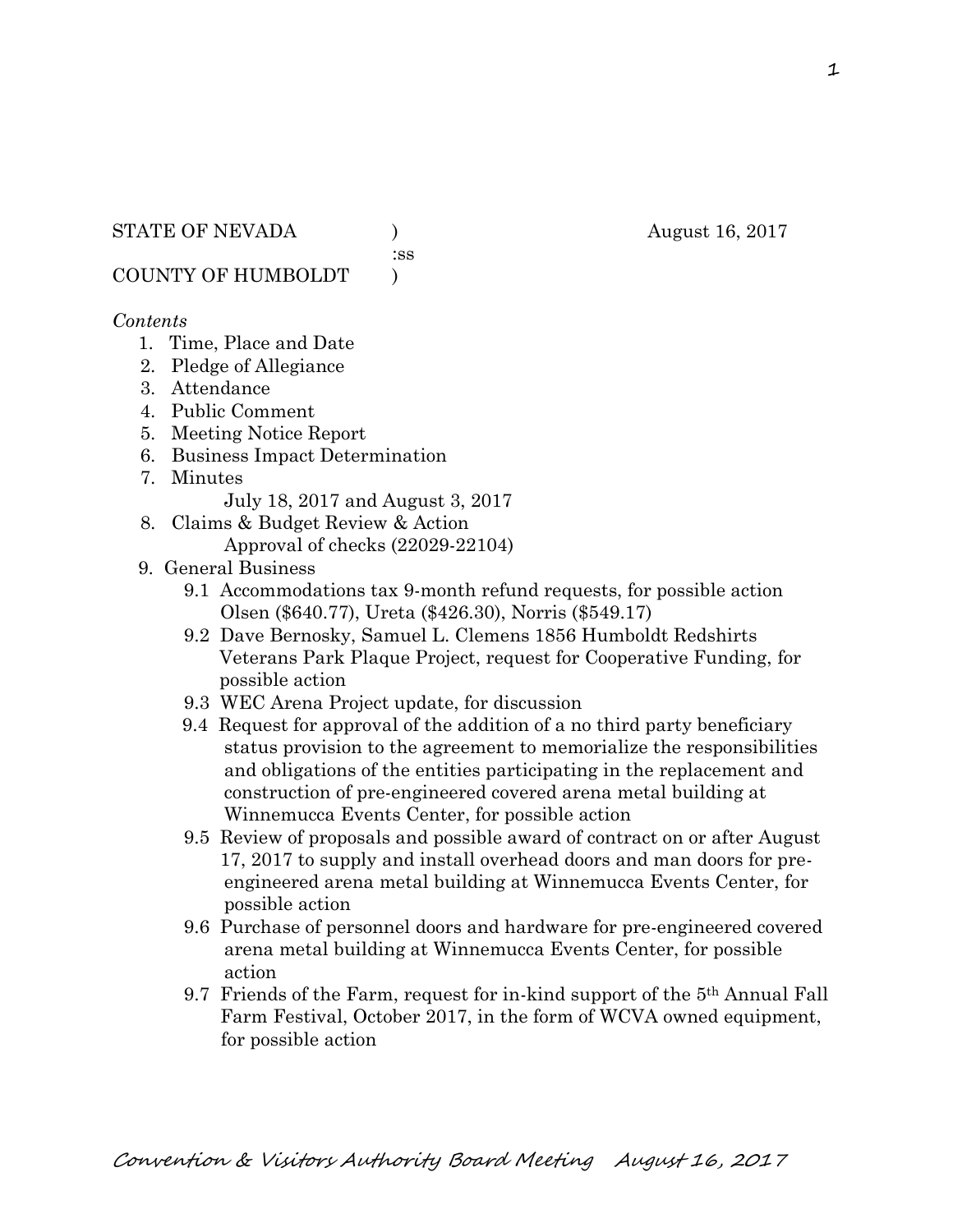- 10. Director's Report
	- 10.1 Financial reports on WCVA events
	- 10.2 Silver State International Rodeo, discussion of prospective future expansion
- 11. Board Secretary & Counsel Report for discussion & possible action
	- 11.1 Review Secretary & Counsel's monthly report
	- 11.2 Chamber of Commerce report
	- 11.3 Update on delinquencies, possible request for authorization for disclosure of confidential information on one or more licensees
	- 11.4 Debt Report
	- 11.5 Room Tax Revenue Report
	- 11.6 Agreement Ag  $3 \&$  County for new WEC building
- 12. Board Administrator
	- 12.1 July Financial reports, for discussion
	- 12.2 Consideration of establishing a new sweep bank account at Nevada State Bank, for possible action
- 13. Other Reports
- 14. Next Meeting Date
- 15. Adjournment

#### **MINUTES, AUGUST 16, 2017**

**1. Time, Place and Date.** The Winnemucca Convention and Visitors Authority met in regular session in full conformity with the law at the Winnemucca Convention Center, West Hall, Winnemucca, Nevada at 4:00 PM on Wednesday, August 16, 2017 with Chairman Terry Boyle presiding.

#### **2. Pledge of Allegiance.**

**3. Attendance.** *Convention and Visitors Authority Board Officials Present:*  Terry Boyle Chairman and Motel Representative Herb Ross Vice Chairman and Hotel Representative Jim Billingsley Treasurer and City Representative John Arant Business Representative Ron Cerri County Representative Bill Macdonald Secretary and Counsel Kendall Swensen Board Administrator

*Convention and Visitors Authority Board Officials Absent:*  None

*Staff Members Present:*  Kim Petersen Director Shelly Noble Administrative Clerk

Convention & Visitors Authority Board Meeting August 16, 2017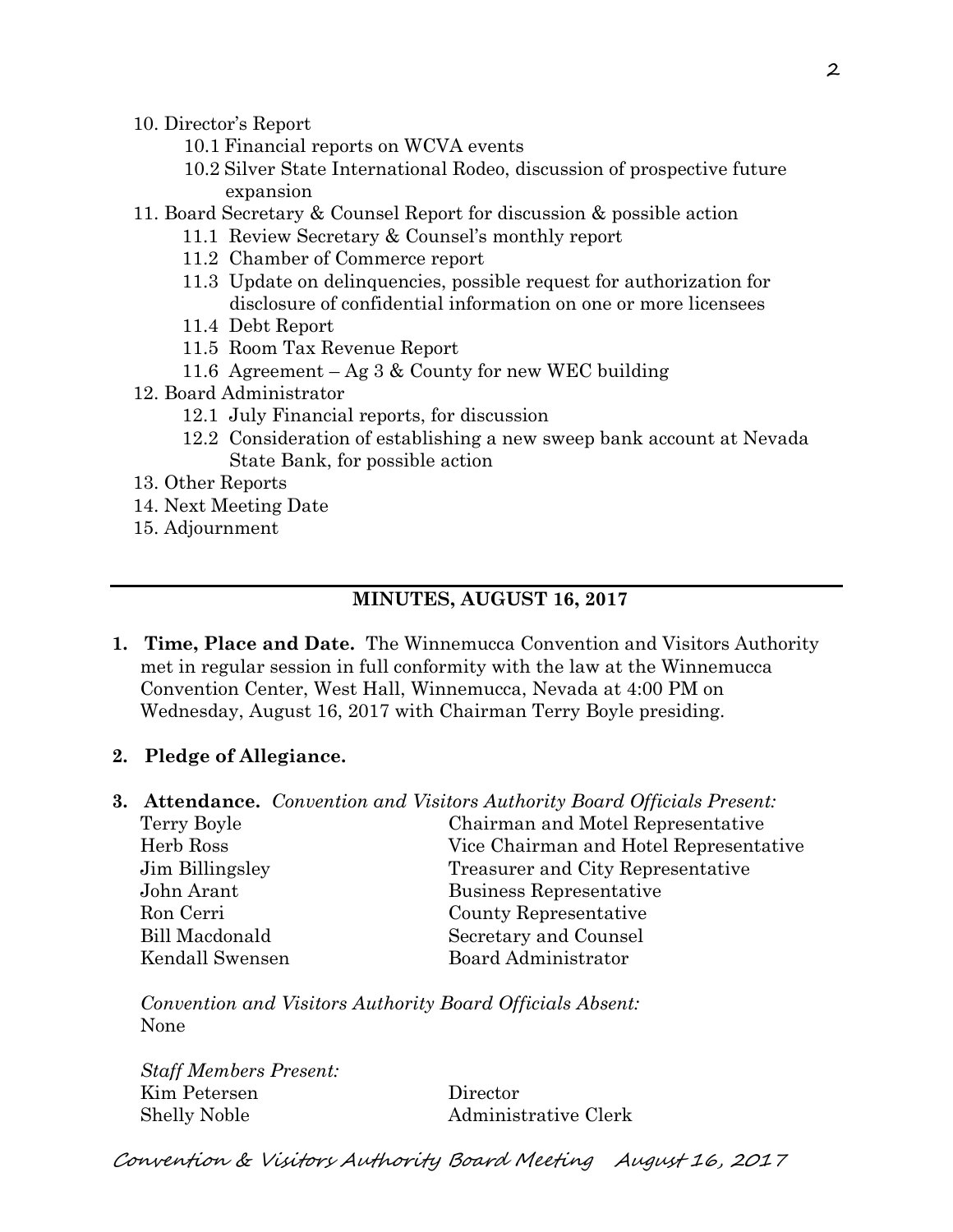*Staff Members Absent:*  None

*Others Present:*  Kent Maher Ag District #3

Mike Sheppard Michael Clay Corp.

### **4. Public Comment**

No public comment.

## **5. Meeting Notice Report.**

Chairman Boyle reported that notice, including meeting agenda, was posted by Brenda Keating by 9:00 am Friday, August 4, 2017 at Humboldt County Library, Court House, Post Office, City Hall and Convention Center West Hall. No persons have requested mailed notice during the past six months.

**6. Business Impact Determination.** After review of the August 16, 2017 agenda, and report by Counsel that he saw nothing in the Agenda requiring a business economic impact study or statement, *Herb Ross made a motion that no proposed agenda item is likely to impose a direct and significant economic burden on a business or directly restrict formation, operation, or expansion of a business. The motion carried, 5-0.* 

#### **7. Minutes.**

Prior meeting minutes of July 18, 2017. *John Arant made a motion to accept the minutes of the July 18, 2017 meeting. Motion carried, 5-0.* 

Prior meeting minutes of August 3, 2017 *John Arant made a motion to accept the minutes of the August 3, 2017 meeting. Motion carried, 5-0.*

**8. Claims.** The following claims were submitted for payment and approved on August 16, 2017:

| <b>BANK ACCOUNT</b> | <b>CHECK NUMBERS</b> | AMOUNT       |
|---------------------|----------------------|--------------|
| Nevada State Bank   | 22029-22104          | \$396,974.81 |

*Jim Billingsley made a motion to approve all claims as submitted. The motion carried, 5-0.*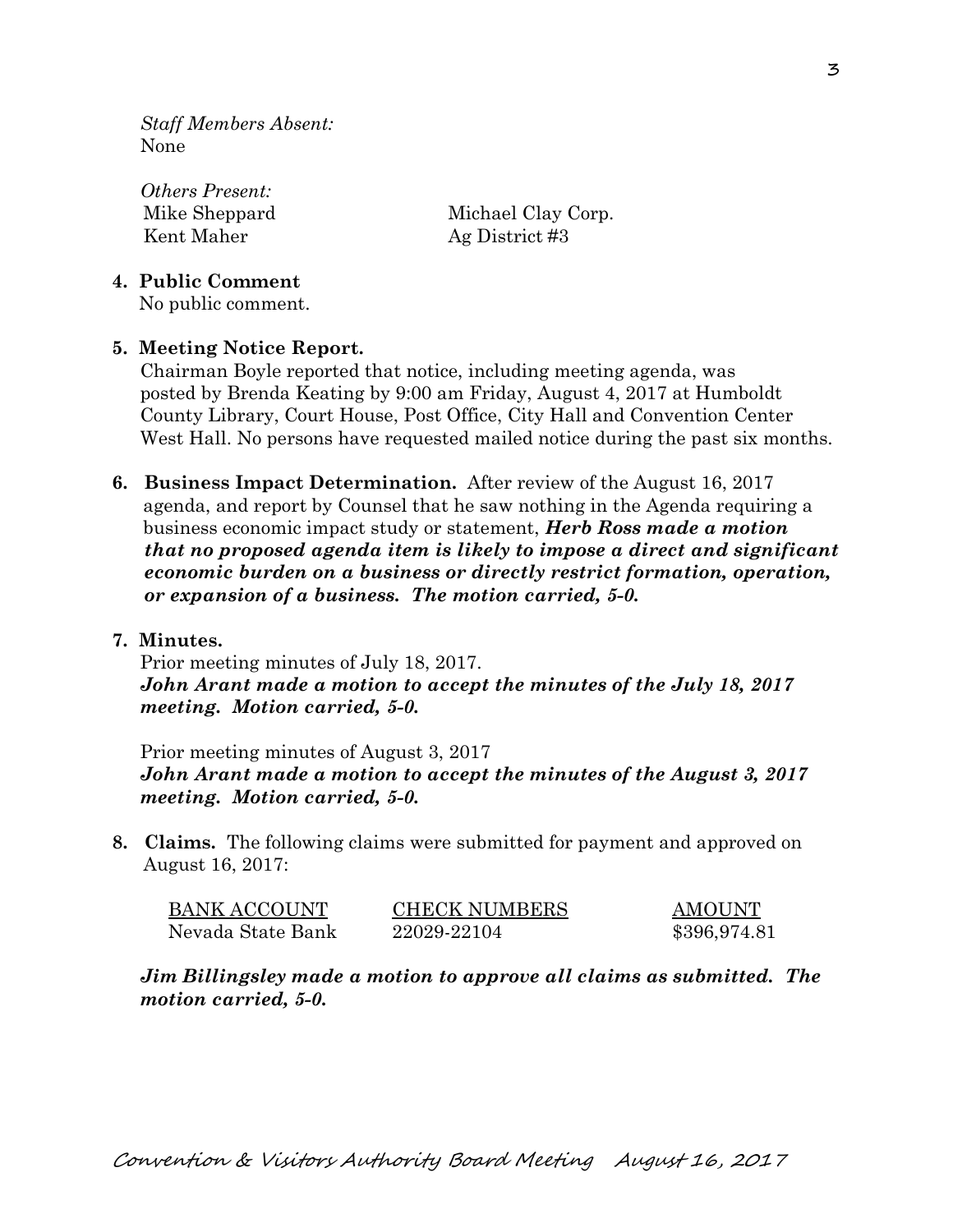#### **9. General Business.**

**9.1 Accommodations tax 9-month refund requests, for possible Action, Olsen (\$640.77), Ureta (\$426.30), Norris (\$549.17)** 

*Terry Boyle made a motion to approve the accommodation tax 9-month refunds for Mark Olsen (\$640.77)), George Ureta (\$426.30) and Norris Brock (\$549.17). Motion carried, 5-0.* 

### **9.2 Dave Bernosky, Samuel L. Clemens 1856 Humboldt Redshirts Veterans Park Plaque Project, request for Cooperative Funding, for possible action**

There was no one present at the meeting to make this request. No action taken.

#### **9.3 WEC Arena Project update, for discussion**

Kim handed around a sample of the roof fabric that will be installed on the building. It is a different fabric from what was included in the bid for this project. He also had a sample of the fabric from the arena that was torn down. The company we are purchasing the building from (Legacy Building) is now using this new fabric on all their current projects. For our building, the switch to this roof fabric will mean a savings of approximately \$40,000 and it comes with the same 25 year warrantee as the previous material used by Legacy Building.

**9.4 Request for approval of the addition of a no third party beneficiary status provision to the agreement to memorialize the responsibilities and obligations of the entities participating in the replacement and construction of pre-engineered covered arena metal building at Winnemucca Events Center, for possible action**  Kent discussed the agreement between the three parties involved with this project. The agreement that Kent drafted is now in the form of a Memorandum of Understanding. Deputy District Attorney Carr requested this provision and it is included as section Q of the draft presented under General Provisions. *Ron Cerri made a motion to approve the Memorandum of Understanding as presented. Motion carried, 5-0.* 

### **9.5 Review of proposals and possible award of contract on or after August 17, 2017 to supply and install overhead doors and man doors for pre-engineered covered arena metal building at Winnemucca Events Center, for possible action**

After we received no bids for the purchase and installation of the doors on the WEC building project, Kent published the proper notice so that we could proceed with accepting bids for this work without going through the formal bid process again. Mike Sheppard received two bids for this work. He has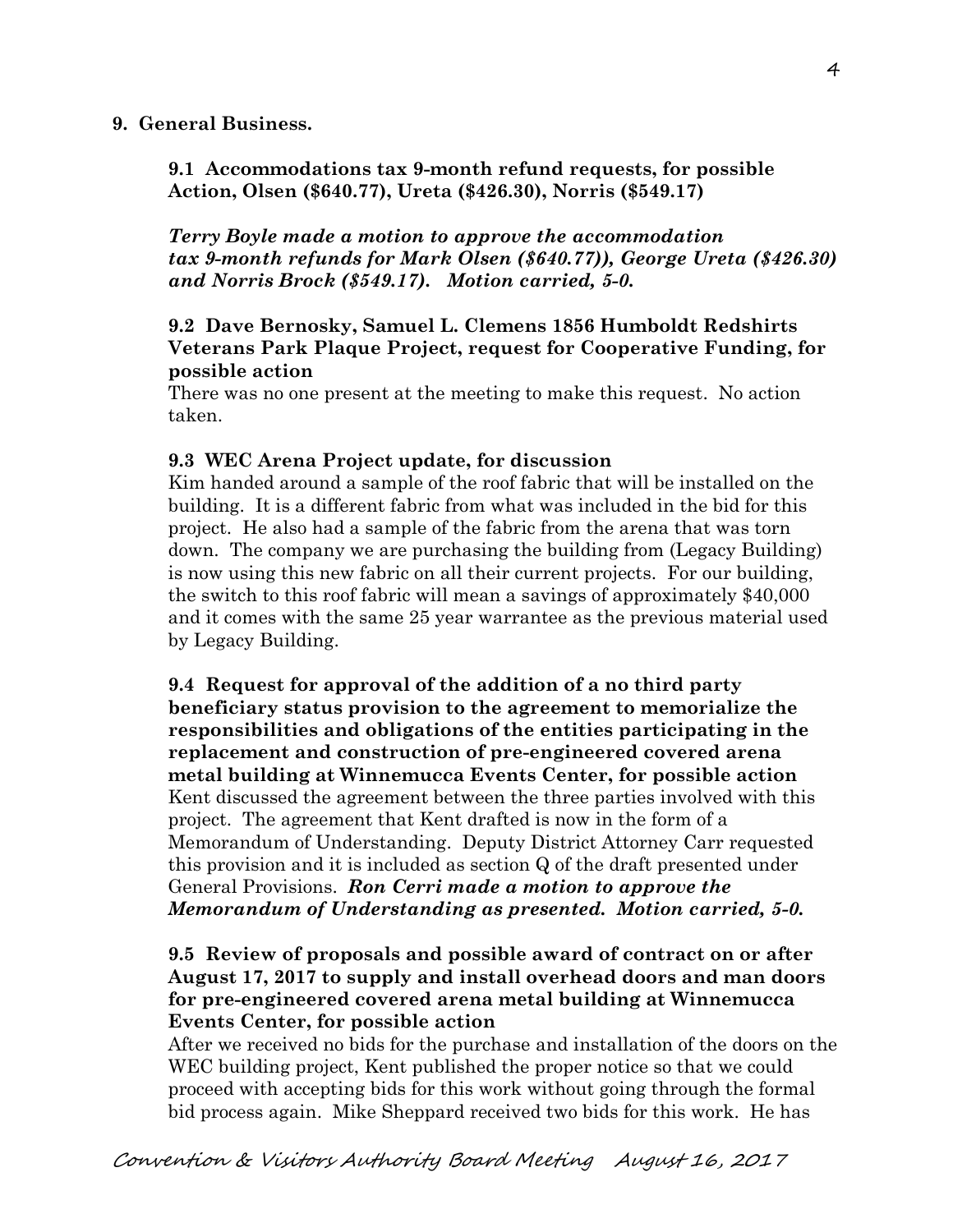given the board members copies of the bids and recommends we accept the bid from Elko Overhead Door in the amount of \$44,350.14. The other bid received was in the amount of \$100,465. *Jim Billingsley made a motion to accept the bid from Elko Overhead Door to supply and install overhead doors and man doors for the WEC pre-engineered metal building in the amount of \$44,350.14. Motion carried, 5-0.* 

## **9.6 Purchase of personnel doors and hardware for pre-engineered covered arena metal building at Winnemucca Events Center, for possible action**

These bids are for purchase only. We will contract with one of the local contractors for installation. There were two bids received for these doors and hardware. Mike recommends accepting the bid from Western Specialties in the amount of \$17,446.47. The other bid amount was \$34,855.66. *John Arant made a motion to accept the bid from Western Specialties in the amount of \$17,446.47 for the purchase of personnel doors and hardware for the WEC pre-engineered covered arena metal building. Motion carried, 5-0.* 

Mike prepared a budget report for the board to review. He included the bid amounts awarded above. Some of the amount are still estimates but, at this time, he projects the total building budget at \$2,239,564.

## **9.7 Friends of the Farm, request for in-kind support of the 5th Annual Fall Farm Festival, October 2017, in the form of WCVA owned equipment, for possible action**

Jen Anderson, president of Friends of the Farm, was not able to attend this meeting so Kim will be answering any questions this board has about the request. The items outlined in the request are the same ones this board has allowed Friends of the Farm to use at previous Fall Farm Festivals. Terry feels this event is a good one in October as it continues to grow and attract attendees from all over northern Nevada and he supports it fully. Kim informed the board that he has installed one permanent restroom, upgraded his electrical system and continues to work towards being self-sufficient during this event. The items outlined in the request are:

- Inclusion of the Fall Farm Festival in WCVA's tourism & marketing efforts
- Allow use of WCVA copier for flyers and posters
- Use of one WCVA restroom trailer
- Use of WCVA electrical distribution boxes and cords
- Use of a small quantity of livestock panels purchased by WCVA

The Fall Farm Festival will be responsible for transporting and maintaining the equipment while in its possession. *Terry Boyle made a motion to approve the request by the Friends of the Farm for use of WCVA owned equipment, as outlined above, at the 5th Annual Fall Farm Festival in*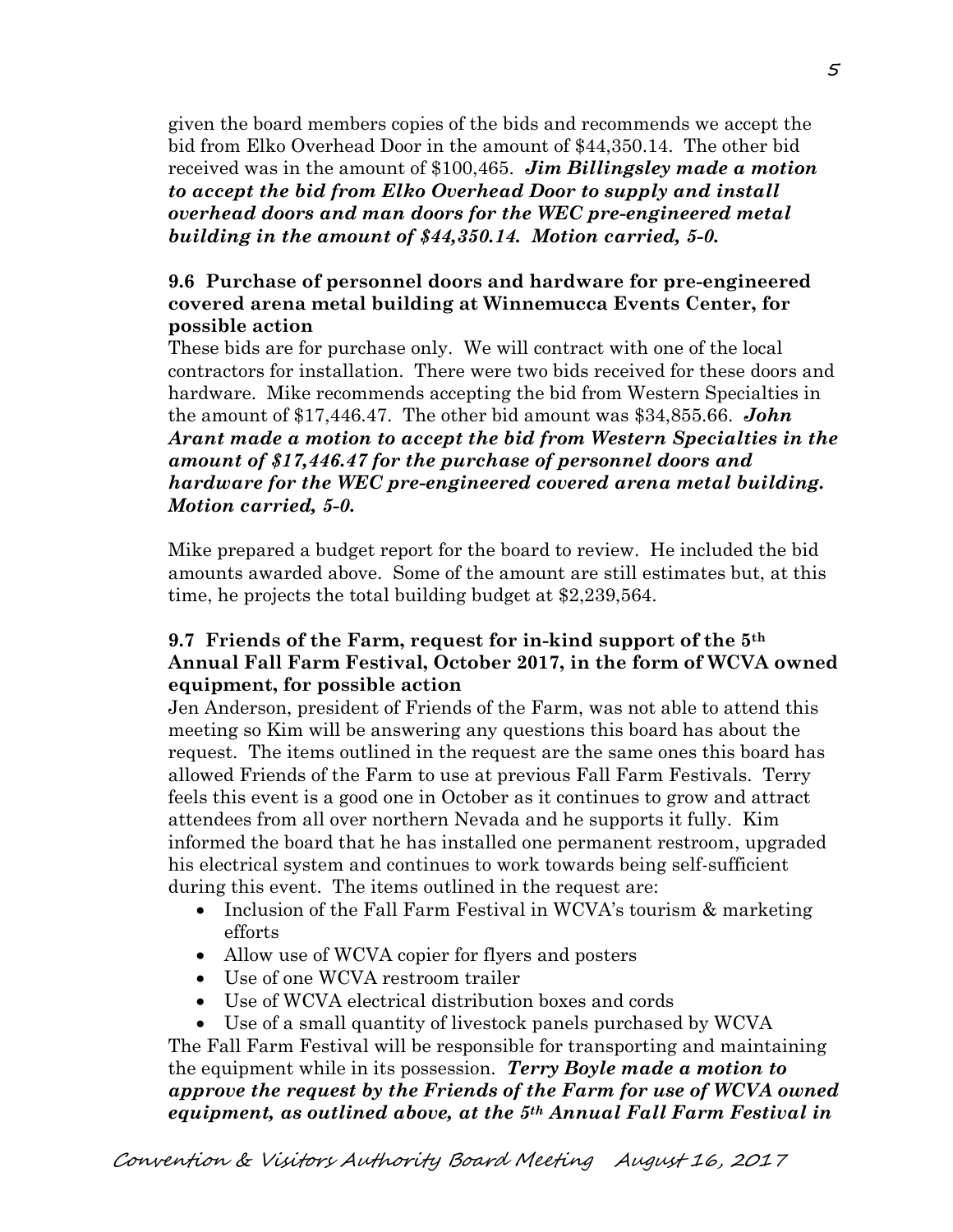#### **10. Director's Report.**

#### **10.1 Financial reports on WCVA events**

The bank reconciliations for the Ranch Hand Rodeo and Tri-County Fair were included in the board packets for review.

#### **10.2 Silver State International Rodeo, discussion of prospective future expansion**

Kim wanted to give this board a "heads up" regarding the future of Silver State International Rodeo (SSIR). As was discussed last month, this year was the best ever as far as the number of participants, with the addition of the junior high age kids. All of our stalls and campsites were full. We even had to construct temporary stalls the first day of the event and there is the possibility that there could be more participants in the future. This board may need to discuss how/where we could construct more campsites, either temporary or permanent. In the future, SSIR may not allow anyone without stock (spectators, vendors, etc.) to stay in our campgrounds. They would be directed to one of the RV parks near the Winnemucca Events Complex. One problem that arose and must be dealt with are issues with our electrical service to the campground. When our current campsites were installed, the electrical needs of the campers/living quarter horse trailers were much less then they are today so the system, at times, becomes overloaded. At this time, Kim is not asking that any action be taken. He just wanted to inform this board of possible future accommodations (both human and equine) that may need to be addressed.

#### **11. Secretary and Counsel, Monthly report, for discussion & possible action**

# **11.1 Review monthly report**

Bill reviewed his report.

#### **11.2 Chamber of Commerce report**

This was included in Bill's report.

#### **11.3 Delinquency Report**

No report.

#### **11.4 Debt Report**

This report is completed and Bill read a resolution into the record that the board accepts and approves this report. *Jim Billingsley made a motion approving the resolution prepared by Bill Macdonald. Motion carried, 5-0.* Board members signed the resolution and it will go to the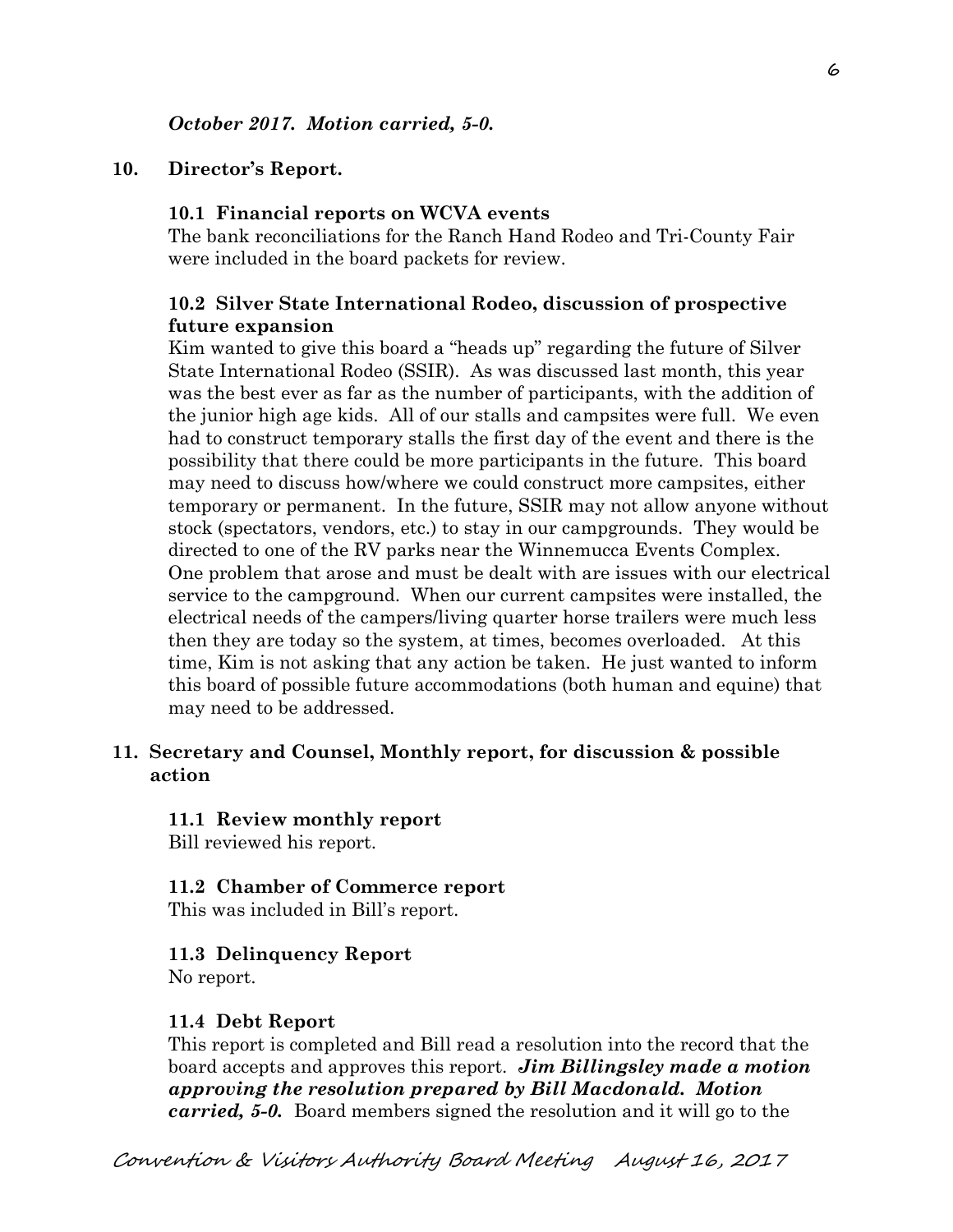County Debt Management Committee.

# **11.5 Annual Room Tax Revenue Report, for discussion**

Bill is working with Kendall on this and will file it with the state.

## **11.6 Agreement – Ag 3 & County for new WEC building**  See item 9.4.

# **12. Board Administrator.**

## **12.1 July Financial Reports, for discussion**

Room taxes continue to be up slightly for the month and also the year.

## **12.2 Consideration of establishing a new sweep bank account at Nevada State Bank, for possible action**

Nevada State Bank offers a sweep account that could be tied to our checking account. We would set the level of our checking account balance and anything over that would be transferred to the sweep account. Then, when those funds were needed by WCVA, we could transfer them back to the checking account. At this time, with the reimbursements from the county for the new WEC building, we are carrying a large balance in our checking account. We are not supposed have a large checking balance and this would be a convenient way to manage these funds until we need them. The Local Government Investment Pool has been paying us approximately 1.04% interest on funds deposited with them. The interest on this sweep account would be comparable but the access to funds would be the reason we would establish this account. *Jim Billingsley made a motion authorizing the establishment of a sweep account at Nevada State Bank. Motion carried, 5-0.* 

#### **13. Other reports**

# **13.1 Mackie Hall façade**

John asked about progress with modifications to the Mackie Hall façade. Kim admitted that with everything going on with the new building and our events he has not committed time to this project. He will get this going.

# **13.2 Advertising opportunities**

John inquired about including all Winnemucca meeting room space in some of our advertising. This would include the restaurants and casinos. Kim noted that this type of information could be included in our sales kits. We are working to update these kits so we will compile a list of these facilities.

# **13.3 Fall Farm Festival**

Kim reported that he and his volunteers (i.e. family) are working to prepare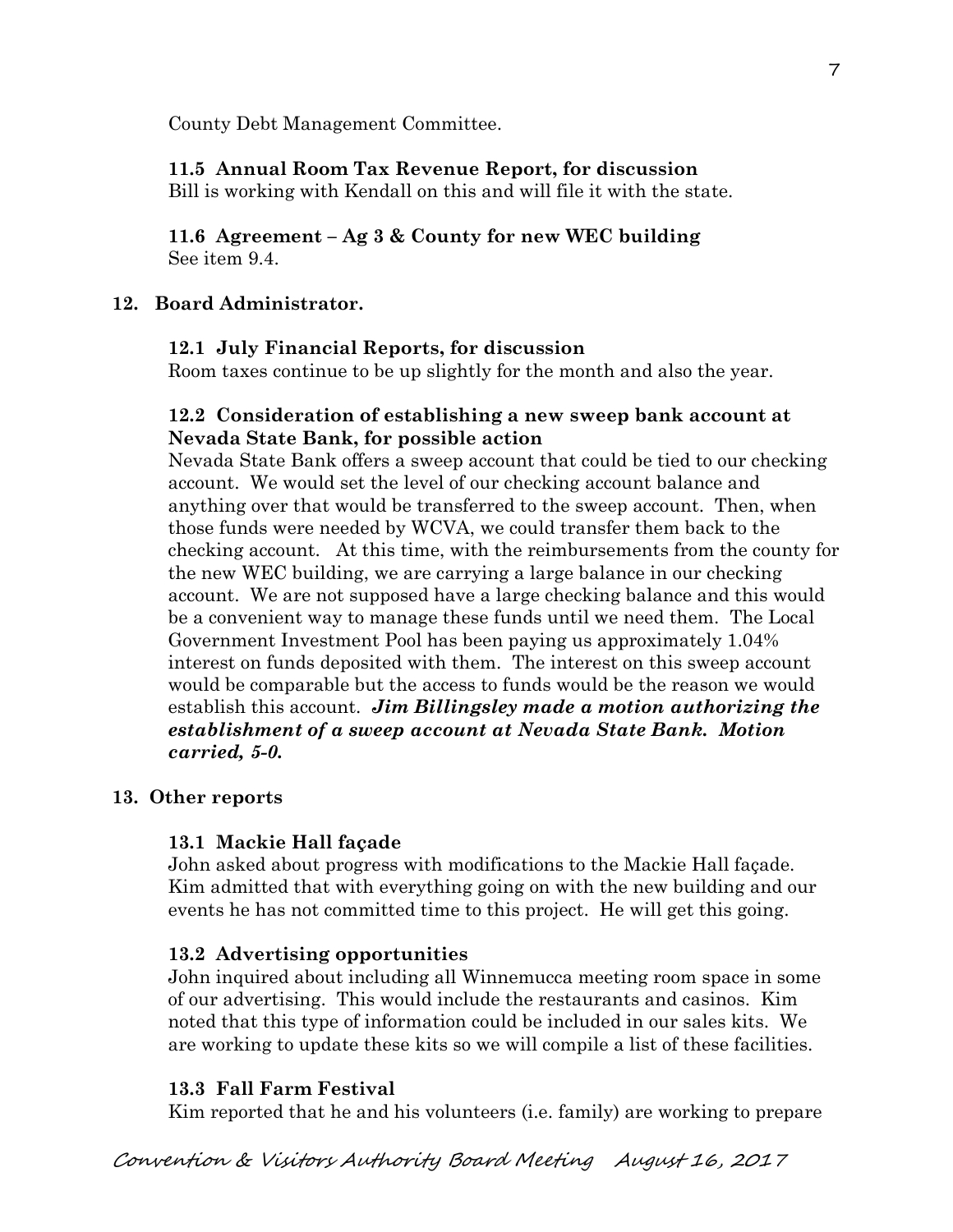for this event in October. The corn maze is doing well, with the exception of one area that the ground squirrels keep destroying. He looks forward to hosting school groups along with families throughout the month.

#### **13.4 WCVA audit**

Kendall reported that his staff has started collecting records for last year's audit and he is working to complete it much earlier this year.

## **13.5 Winnemucca Wheels**

Both Herb and Jim reported speaking with participants and spectators at this event. They all enjoyed the event and are looking forward to next year. The changes made were well accepted but, of course, more can be done to make the event even better.

# **14. Public Comment**

None.

## **15. Regular Business. Next Meeting. The Board confirmed the next regular meeting date of Wednesday, September 20, 2017, 4:00 pm.**

# **16. Adjourn.** *Jim Billingsley made a motion to adjourn this meeting. Motion carried, 5-0.*

The meeting was adjourned at 5:00 pm to the next regular meeting, or to the earlier call of the Chairman or to the call of any three (3) members of the Board on three (3) working days notice.

Respectfully submitted,

|  | <b>Shelly Noble</b> |
|--|---------------------|
|--|---------------------|

| <b>APPROVED ON</b> | 201' |
|--------------------|------|
|                    |      |

| As written |  |
|------------|--|
|            |  |

As corrected

Winnemucca Convention & Visitors Authority Board

Convention & Visitors Authority Board Meeting August 16, 2017